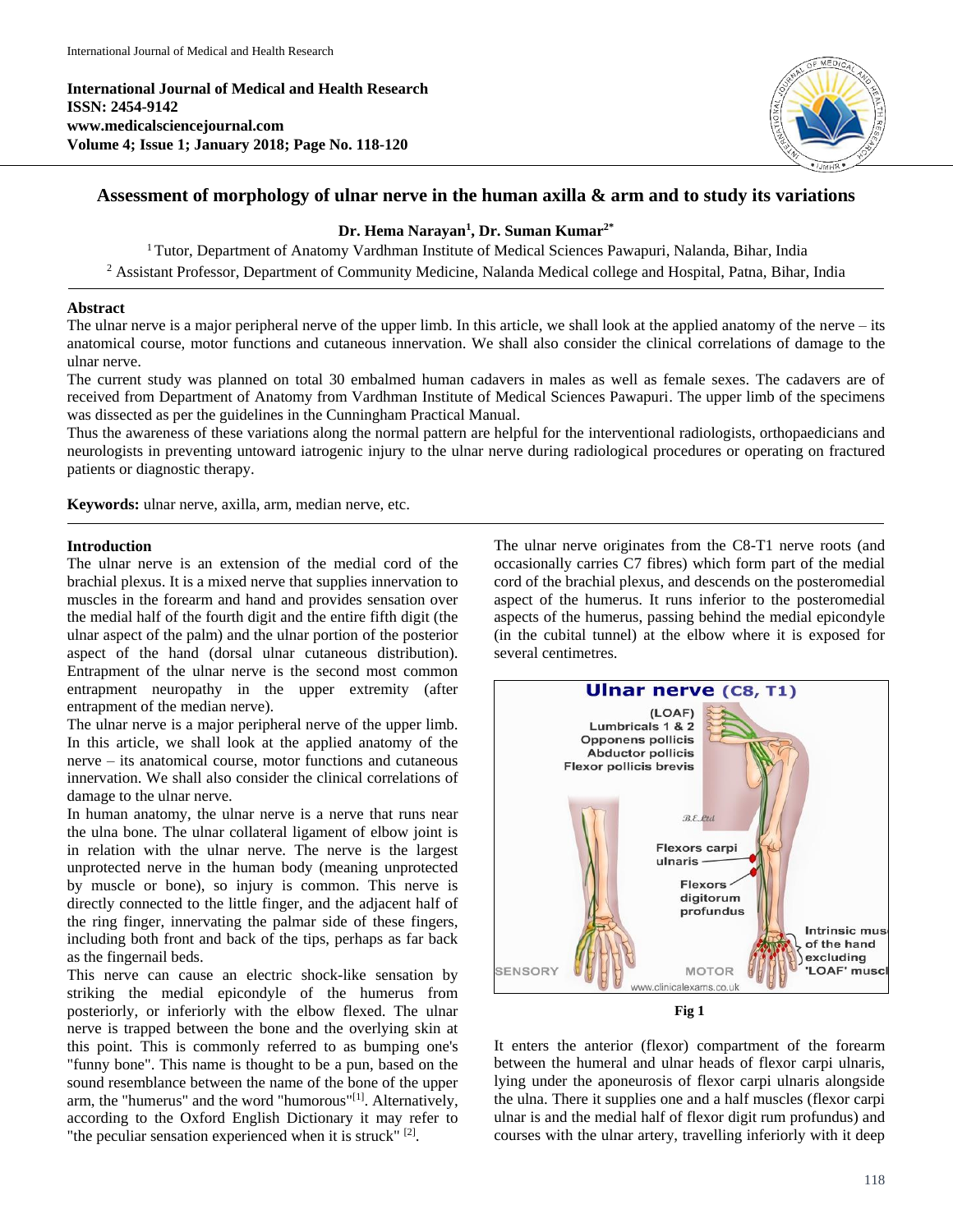to the flexor carpi ulnar is muscle.

The ulnar nerve is derived from the brachial plexus. It is a continuation of the medial cord, containing fibres from spinal roots C8 and T1.

After arising from the brachial plexus, the ulnar nerve descends down the medial side of the upper arm. At the elbow, it passes posterior to the medial epicondyle of the humerus, entering the forearm. At the medial epicondyle, the nerve is easily palpable and vulnerable to injury.

In the forearm, the ulnar nerve pierces the two heads of the flexor carpi ulnaris, and travels alongside the ulna. Three branches arise in the forearm:

- **Muscular branch:** innervates some muscles in the anterior compartment of the forearm.
- **Palmar cutaneous branch:** innervates the skin of the medial half of the palm.
- **Dorsal cutaneous branch:** innervates the skin of the medial 1 and 1/2 fingers, and the associated palm area.

(The functions of these nerves are explored in more detail later in the article).

At the wrist, the ulnar nerve travels superficially to the flexor retinaculum. It enters the hand via the ulnar canal (or Guyon's canal). In the hand the nerve terminates by giving rise to superficial and deep branches $^{[3]}$ .

The ulnar nerve is the second commonest to involve in entrapment neuropathy. These variations gain importance during surgical procedures of shoulder & elbow, when the presence of an unexpected variation can lead to iatrogenic damage. Based on the above literature findings this study was planned with the aim to find the variation on the ulnar nerve.

### **Methodology**

The current study was planned on total 30 embalmed human cadavers in males as well as female sexes. The cadavers are of received from Department of Anatomy from Vardhman Institute of Medical Sciences Pawapuri. The upper limb of the specimens was dissected as per the guidelines in the Cunningham Practical Manual.

The various observations were noted. The existence or lack of ulnar nerve is reported. Source of origin of ulnar nerve, its level of origin recorded with tip of acromion as bony point of reference, relation with neighbouring structures & its course & distribution till cubital fossa were perceived. All its branches were identified. Intercommunication between the ulnar nerve and median nerve were observed.

#### **Results and Discussion**

**Table 1:** Following are the observations were noted from the selected specimens.

| <b>Parameter</b>        | <b>Observation</b>                                                    | <b>No. of Cases Percentage</b> |      |
|-------------------------|-----------------------------------------------------------------------|--------------------------------|------|
| Presence of ulnar nerve | In all specimens                                                      | 30                             | 100% |
| Source of origin        | From medial cord of the brachial plexus                               | 29                             | 95%  |
|                         | From lateral root of the median nerve                                 |                                | 5%   |
| Level of origin         | From the tip of the acromion                                          | 29                             | 95%  |
|                         | From distal to the tip of the acromion process                        |                                | 5%   |
| Course of ulnar nerve   | Normal course, i.e. medial to axillary & brachial artery              | 29                             | 95%  |
|                         | Anterior to the third part of the axillary artery and brachial artery |                                | 5%   |

In the present study the presence of the ulnar nerve is observed in all specimens. The source of origin is observed from medial cord of the brachial plexus in in 29 cases and from lateral root of the median nerve in 1 of cases. The level of origin is seen from the tip of the acromion in 29 of cases and from distal to the tip of the acromion process in 1 of cases. The Course of ulnar nerve is observed medial to axillary & brachial artery in 29 of cases and anterior to the third part of the axillary artery and brachial artery in 1 of cases.

Variations in the ulnar nerve are not uncommon. The ulnar nerve is the second commonest to involve in entrapment neuropathy. These variations gain importance during surgical procedures of shoulder & elbow, when the presence of an unexpected variation can lead to iatrogenic damage. The variations can also pose difficulty in diagnosis of neurological syndromes. Good knowledge of the distribution and variations of the ulnar nerve and its possible communications with the median nerve are valuable in trauma to the upper limb. All these variations can be diagnosed by electrodiagnostic tests. Electromyography is a useful tool in diagnosing uncommon variations in the arm,

forearm and hand. There is a need to enhance the awareness of the possible variations and the frequency with which they occur.

Chaware *et al* reported that the anterior division of the middle trunk and lower trunk joined to form ulnar nerve proper. Thus root value of ulnar nerve was C7, C8, T1<sup>[4]</sup>. Gonclaves *et al* described about the origin of the ulnar nerve from the posterior cord of the brachial plexus [5].

Sachdeva & Singla reported that anterior division of C8, T1 formed medial cord, which gives rise to the medial root of the median nerve and the ulnar nerve normally. Medial cord gave rise to medial root of the median and the medial cutaneous nerve of the forearm. Later both the roots of the median nerve united with each other. Then ulnar nerve arose 4cm distally from the medial root of median, and continued as ulnar nerve proper and median nerve proper. Rest of the course of the ulnar nerve was normal [6].

Ramachandran *et al* reported that ulnar nerve also received contribution from lateral root of median nerve [7] .

The differences in ulnar nervecan also responsible for arising difficulty in diagnosis of neurological syndromes. Worthy acquaintance of the distribution and variations of the ulnar nerve and its possible communications with the median nerve